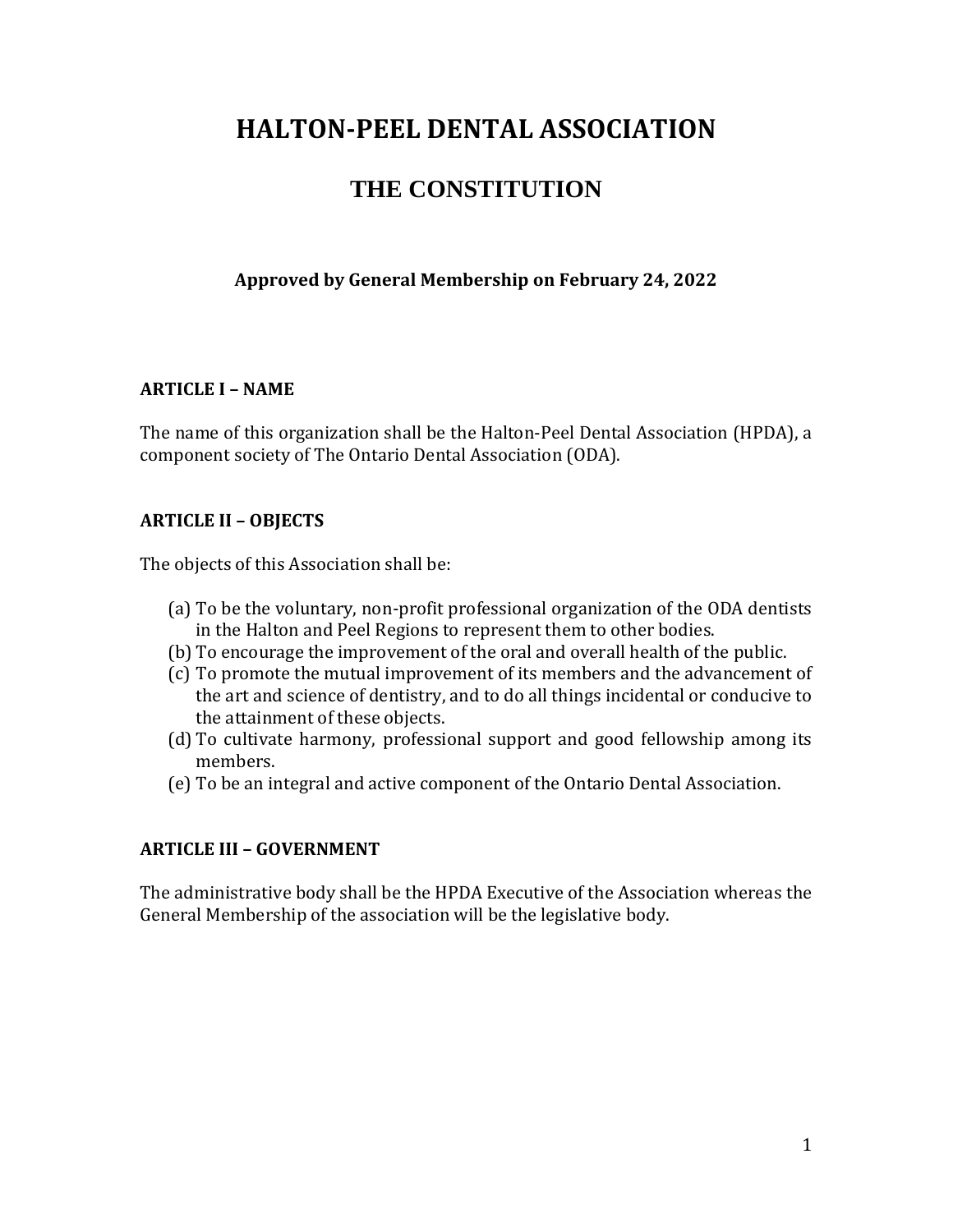## **ARTICLE IV –EXECUTIVE OFFICERS**

The Executive Officers of the Association shall be:

- (a) General Secretary who then proceeds on a yearly basis to the Officer positions of Treasurer, Vice President, President, and Immediate Past President.
- (b) Executive Members (minimum 7)
- (c) In order to stand for election to any Elected Officer position, the candidate must be an Executive Member of HPDA.

#### **ARTICLE V – MEETINGS**

- (a) At least one business meeting shall be held each year.
- (b) One of the business meetings shall be called the Annual General Meeting (AGM).
- (c) The Annual General Meeting shall be held toward the end of the fiscal year.
- (d) Scientific and social meetings shall be held at such times and places as designated by the HPDA Executive.

#### **Article VI – ELECTIONS**

- a) The election of the Executive Officers shall be held at the Annual General Meeting.
- b) The Executive officers shall be considered installed on the first day of July.
- c) If a position is vacant, and only one person is seeking that position, the nominating committee can appoint that person as an officer at any time. If the position is vacant, and more than one person is seeking that position, the nominating committee can arrange a vote with a quorum of the membership at any time.

#### **Article VII – FISCAL YEAR**

a) The fiscal year shall commence on July 1.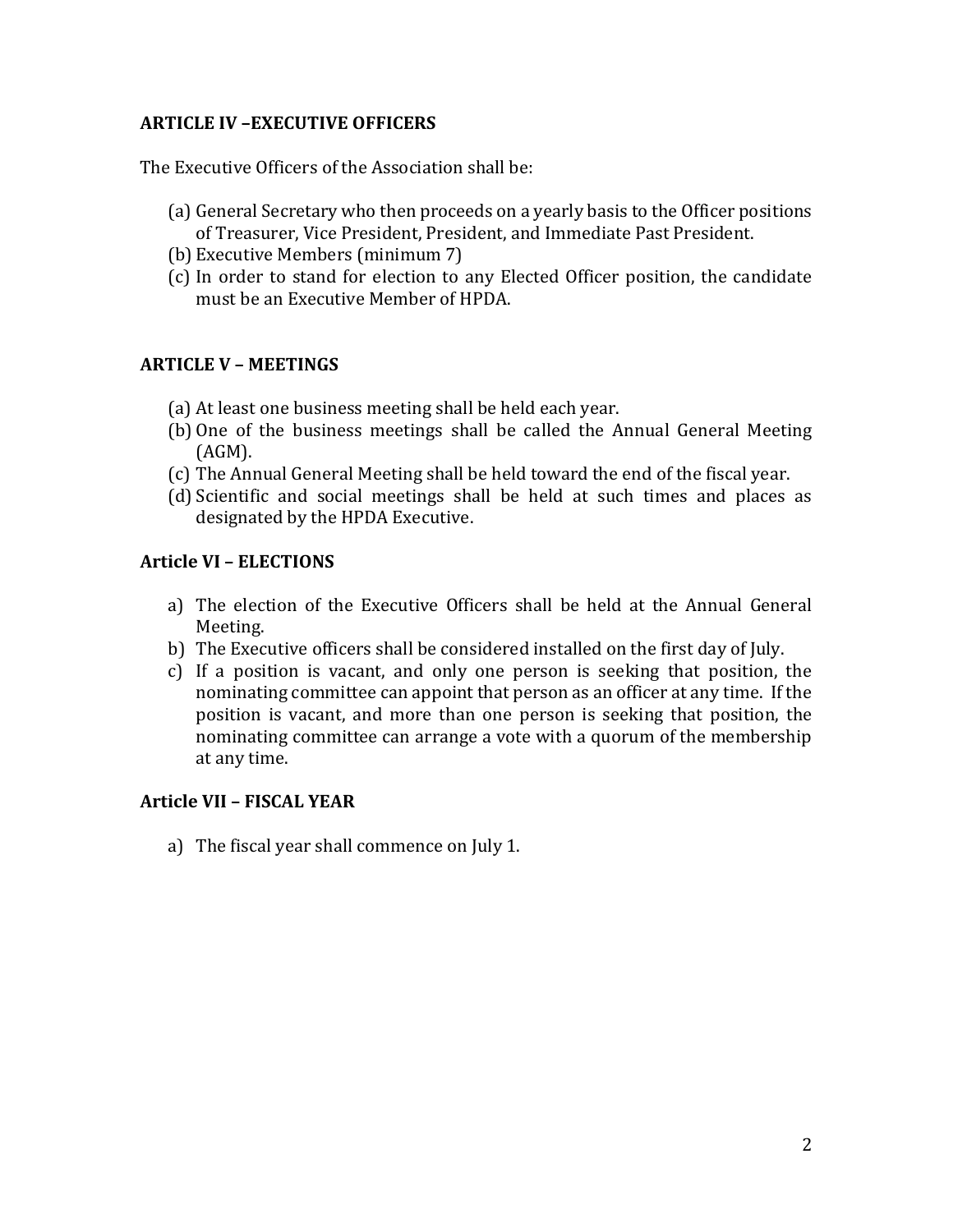#### **By-laws**

#### **CLAUSE I**

#### **MEMBERSHIP**

#### *Section 1 – Classification*

Members shall be classified as follows:

#### **Active Members Non-Registered Members (Retired Members) Associate Members**

#### *Section 2 – Description*

- (a) An Active Member is an ODA dentist who holds a current certificate of registration to practice in the Province of Ontario and either resides in or practices within the Association's geographic area, has paid their annual dues to the HPDA and is therefore a member in good standing with this Association. The active member must register the HPDA as their component society with the ODA.
- (b) A Non-Registered Member (Retired Member) is an ODA dentist and no longer holds a Current Certificate of Registration to practice Dentistry but would otherwise be registered in good standing.
- (c) An Associate Member is an ODA dentist, who holds a current certificate of registration to practice in the province of Ontario and neither resides nor practices within the Association's geographic area, and is in good standing with this Association.

#### *Section 3 – Privileges*

- (a) Active Members may attend all meetings, vote, hold office, and receive such other services as are provided by the Association provided they are members in good standing.
- (b) Non-Registered Members (Retired Members) shall have the privileges of Active Members, except the right to vote and hold office.
- (c) Associate Members shall have all the privileges of Active Members except the right to vote and hold office.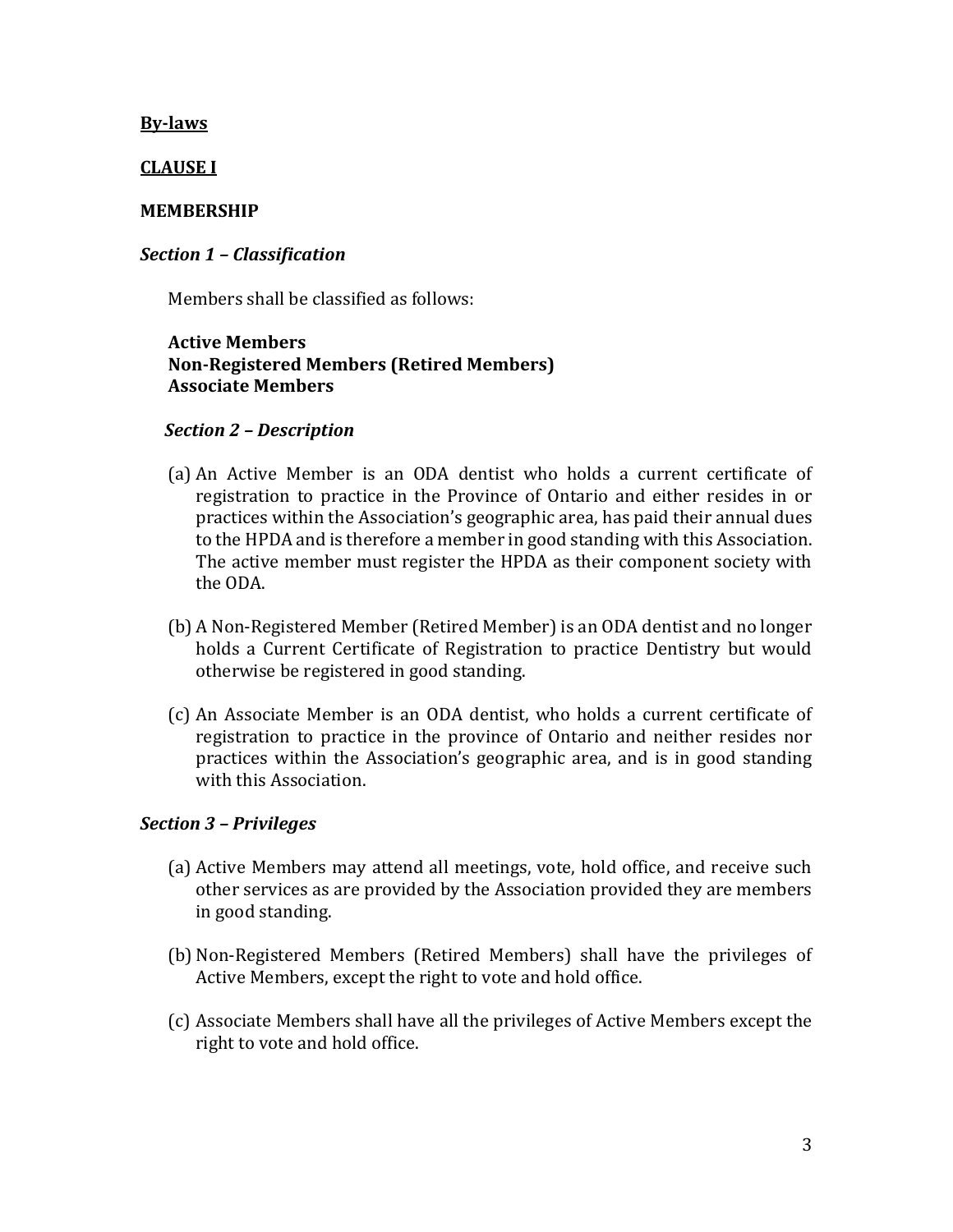## *Section 4 – Membership Dues*

Annual dues are determined by the HPDA executive by a simple majority vote. Members are considered "in good standing" when dues are paid in full.

## *Section 5 – Membership Policies*

Once membership is fully paid, it is good for the current fiscal year, without refunds or cancellations. Membership is non-transferable.

## *Section 6 – Annual General Meeting*

One meeting shall be held towards the end of each fiscal year and shall be designated as the Annual General Meeting (AGM). The purpose of this meeting shall be to elect Officers of HPDA and to present a financial report to the Members of HPDA. Only HPDA members and HPDA management are allowed to attend the AGM.

## *Section 7 – Business Meeting*

Business Meetings shall be in addition to the Annual General Meeting and shall be for general business, social, educational or other purposes as determined by the HPDA Executive. Business Meetings shall be open to all HPDA Members and invited guests of the HPDA Executive.

#### *Section 8 – Special Meetings*

A special meeting of the general membership must be called by the President on request by a simple majority of the HPDA Executive, or by the written petition signed by 10% of the membership. At least two weeks' notice should be given to call a Special Meeting.

## *Section 9 – Quorum for General Membership Meetings Including AGM*

Quorum for HPDA membership meetings including AGM and Special Meetings shall be 20% of total membership of HPDA.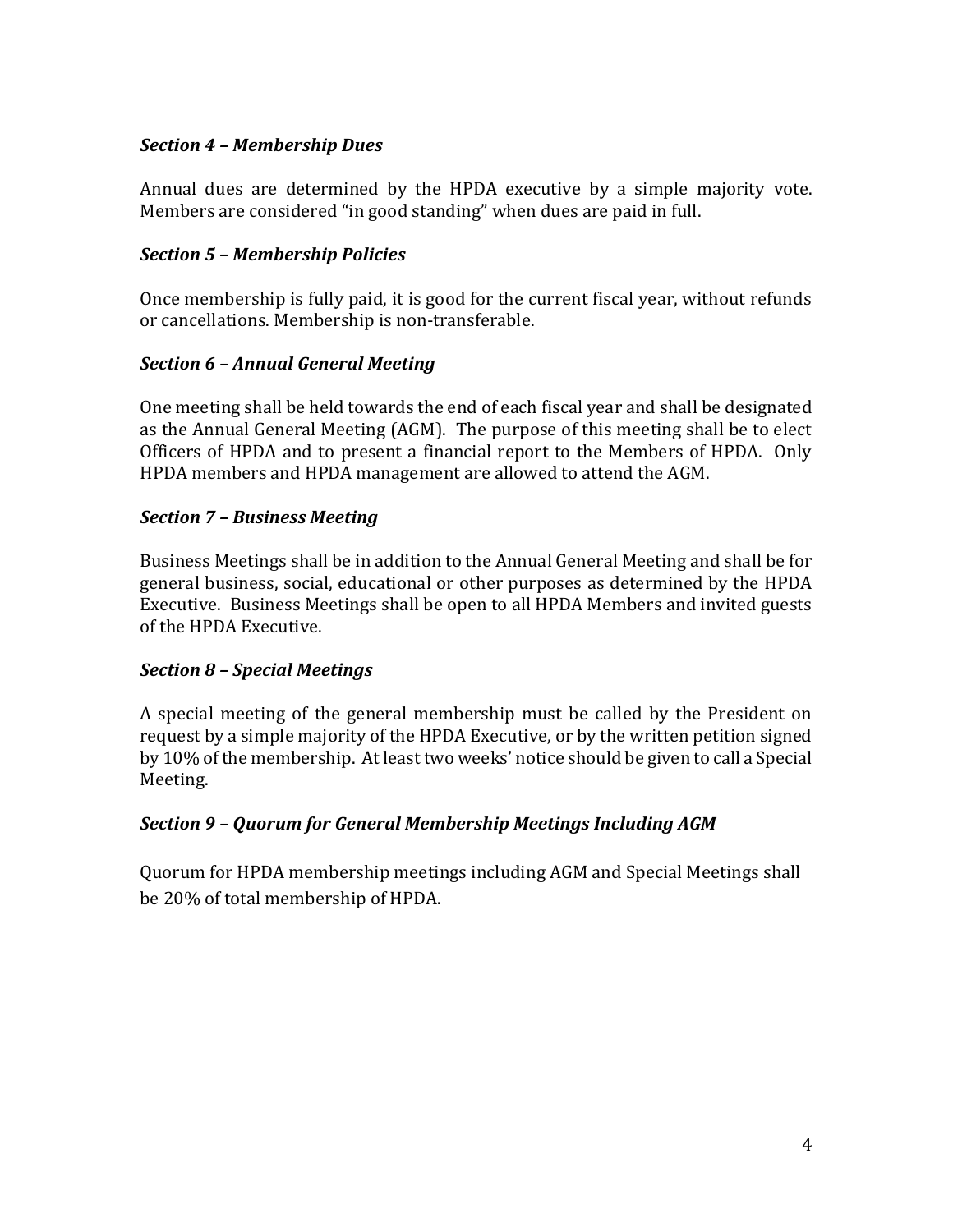## **CLAUSE II**

#### **HPDA EXECUTIVE**

#### *Section 1 – Composition*

- (a) Immediate Past President
- (b) President
- (c) Vice President
- (d) Treasurer
- (e) General Secretary
- (f) Executive Members (minimum seven)

#### *Section 2 – Terms of Office*

- 1. The positions of General Secretary, Treasurer, Vice President, President, and Past President shall be one year.
- 2. The term for the representatives to the General Council of Ontario Dental Association will be as laid down in Clause V.
- 3. There shall be no specified term for Executive Members.

#### *Section 3 – Powers*

The HPDA Executive shall administer the functions of this Association according to the current Constitution and Bylaws of the HPDA. The President, in consultation with the Executive, may create Committees as required to advise the Executive on specific issues. The members of the Committees shall be elected from the active Executive Members of the HPDA. The HPDA Executive shall have the power to administer charitable giving in a fiscally responsible manner and according to HPDA Policies and Procedures.

#### *Section 4 – Special Meetings*

A Special meeting of the HPDA Executive must be called by the President on written request of a simple majority of the HPDA Executive, or by written petition signed by 10% of the active membership.

#### *Section 5 – Quorum for Executive Meetings*

Quorum for Executive Meetings shall be a simple majority of the Elected Officers and at least 4 HPDA Executive Members.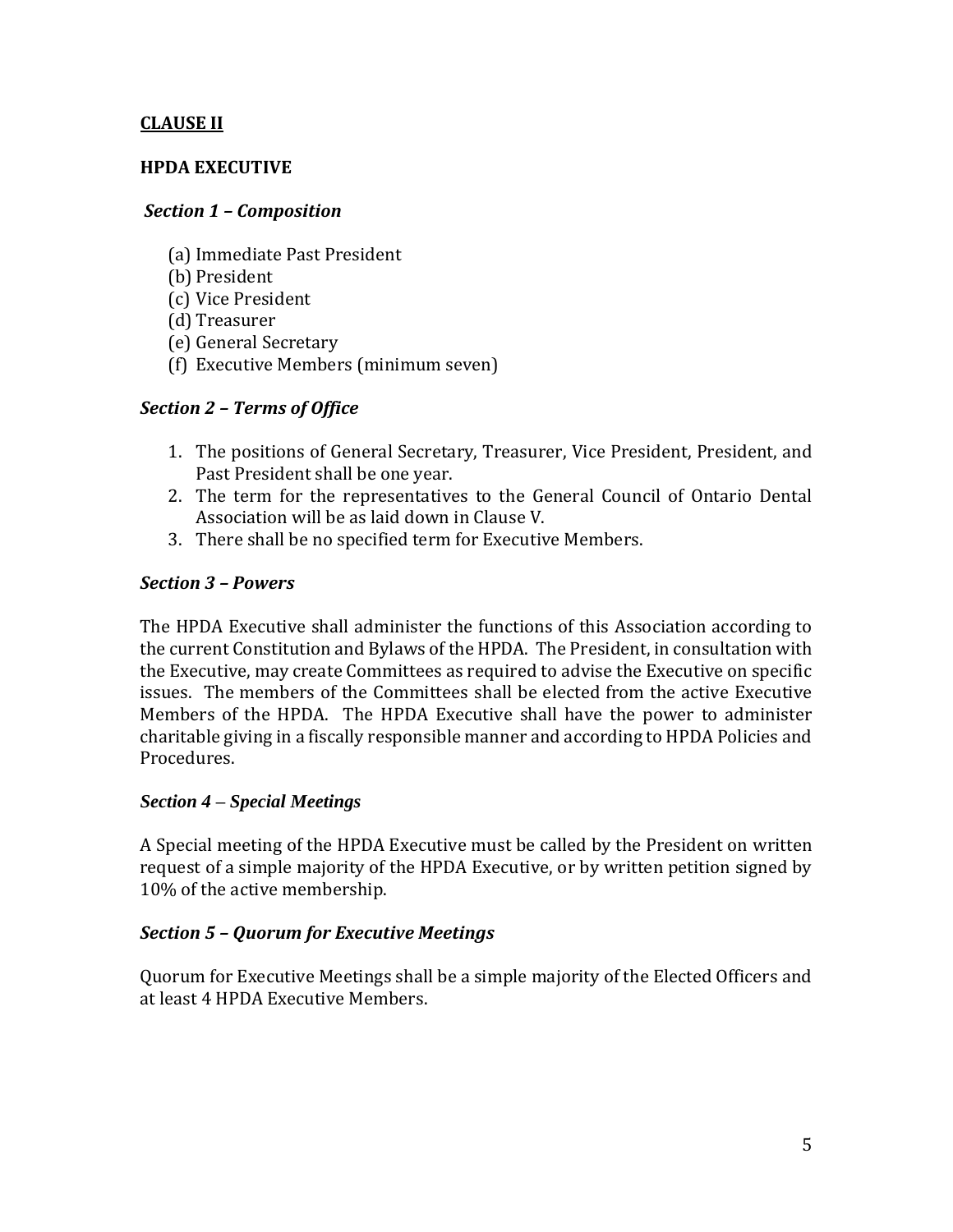## **CLAUSE III**

#### **FISCAL YEAR**

The fiscal year of this Association shall begin July  $1<sup>st</sup>$  of each calendar year and end June 30th of the following year.

#### **CLAUSE IV**

#### **ELECTIONS**

The election of Executive officers shall be by secret ballot in person or by on-line voting and conducted by the Nominations Committee. On-line voting is open to all active members of HPDA.

#### **CLAUSE V**

#### **COUNCILLORS TO THE GENERAL COUNCIL OF THE ODA**

Councillors of the General Council of the ODA shall be Active Members of the ODA, assign HPDA as their component society, and shall be selected in accordance with the By-Laws of the Ontario Dental Association and shall hold office for a term of two years, with a maximum of three consecutive terms.

#### **CLAUSE VI**

#### **CONSTITUTION AND BY-LAWS**

This Association shall file a copy of its Constitution and By-Laws with The Ontario Dental Association.

#### **CLAUSE VII**

#### **AMENDMENTS**

Amendments to the Constitution and By-Laws may be made at a meeting by two thirds affirmative vote of the active members of this Association present, or on-line at an online business meeting or the online AGM, by acceptance of two thirds of the active membership present at such a meeting, provided that the proposed amendment(s) has been presented to the membership a minimum of 30 days in advance. Amendments to the Constitution and By-Laws that are solely of a grammatical/spelling nature, and do not reflect a change of the intent of these